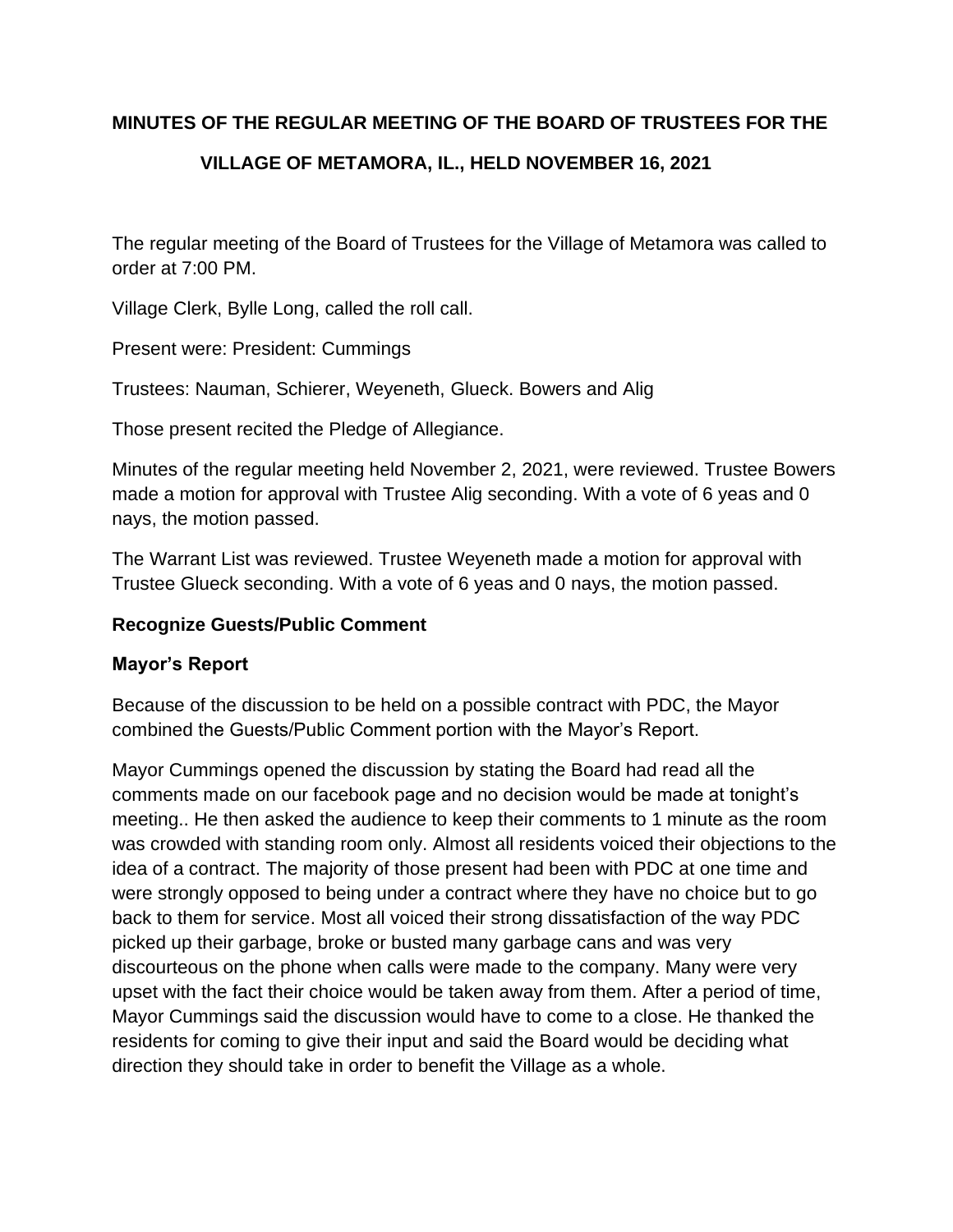# **Attorney's Report**

There was no report but Mayor Cummings presented the following for approval.

Resolution Authorizing Amendments To Documents For Industrial Development Revenue Bonds (Metamora Community Nursing Home Project), Series 2014, and Approving Certain Documents, Actions and Other Matters In Connection Therewith

(Snyder Village)

Trustee Schierer made a motion for approval with Trustee Weyeneth seconding. With a vote of 6 yeas and 0 nays, the motion passed.

He presented the draft of the 2021 Tax Levy Ordinance for the Trustees to study and said it would probably need to be approved at the next Board meeting.

## **Engineer's Report**

Bob Kolhaus, of Farnsworth, gave updates on the following:

- 1. The drone survey done this week on the Village's property on the east end of town.
- 2. County DCEO-RLF Program ADA Bathroom Project in City Hall
- 3. Drainage Improvement Project 826 Progress and McDonald's
- 4. ARPA CLFR Money Received and directions for its use.
- 5. City Hall Electrical Upgrades
- 6. Washington St Sidewalk

## **Treasurer's Report**

There was no report.

#### **Public Works Dept.**

Trustee Nauman presented the estimate for demolition of the house at 107 S. Niles. It has been determined that asbestos is present. With that information, the estimate has come in for \$27,500.00 for the removal. After a short discussion, it was decided to do more research on cost estimates.

Next, Trustee Nauman made a motion to approve a bid from Wayne Mechanical for replacing a furnace in the PW garage in the amount of \$2700.00. Trustee Bowers seconded the motion and with a vote of 6 yeas and 0 nays, the motion passed.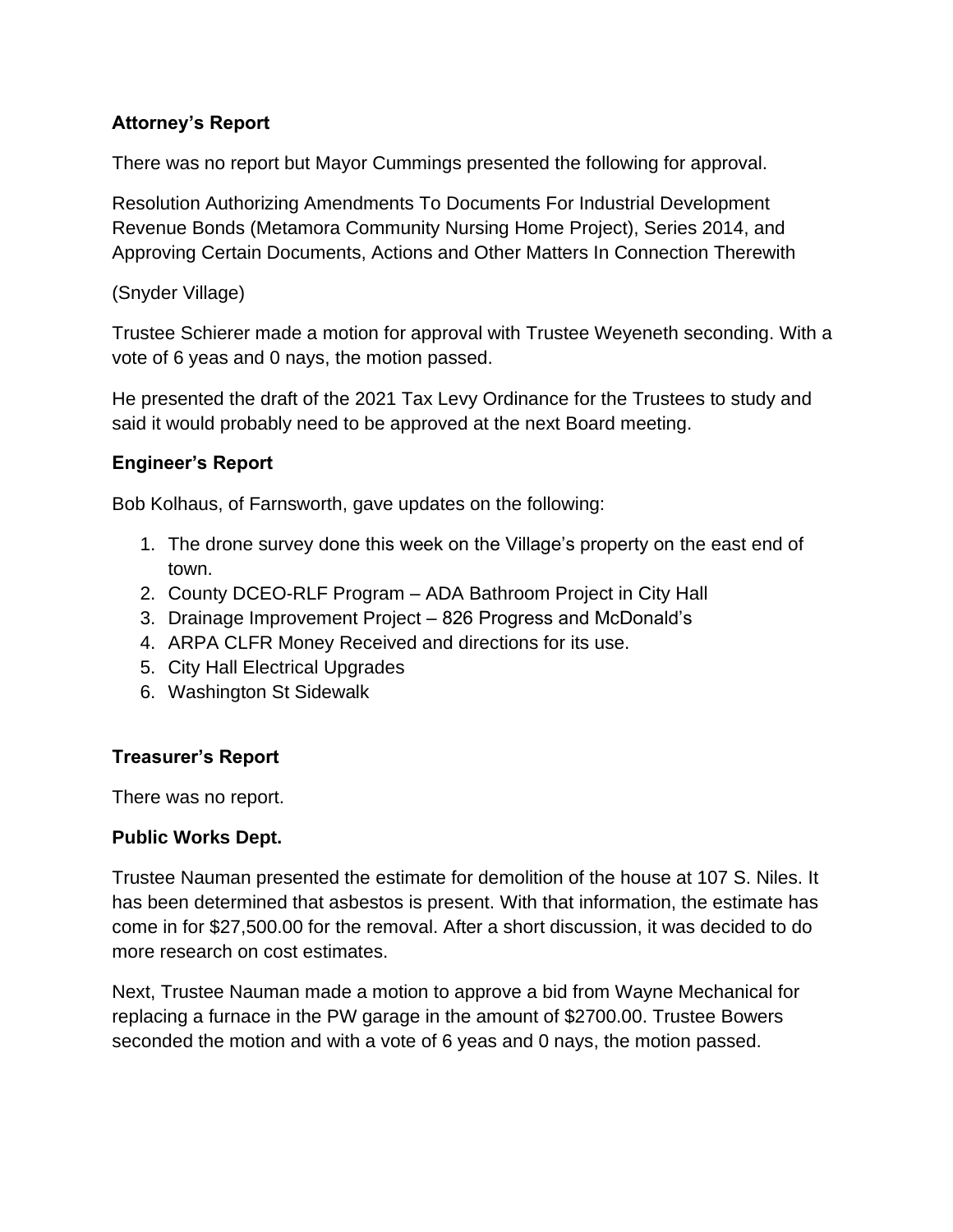Trustee Nauman made a motion to approve a purchase from Gem City Tires for new tires for the back-hoe in the amount of \$1400.00. Trustee Schierer seconded the motion and with a vote of 6 yeas and 0 nays, the motion passed.

Trustee Nauman then made a motion to approve gift cards from IGA for Thanksgiving for Village employees. Full-time at \$50 Part-time at \$25

The next committee meeting is 5PM Tuesday November 23, 2021

## **Police/Fire/ESD**

Trustee Glueck said he has had a resident request hand rails be put up at the entrance to the post office. It was decided to have Jason look at what would be needed to get this done.

Mayor Cummings said Bob Murphy has reconfigured plans for the new firehouse. It was decided to have him come to the next meeting to present his new plans.

#### **Finance/Economic Development/Insurance/Special Projects**

Trustee Weyeneth asked Bob Kolhaus to send copies of the drone survey to Ann Hicks of the library board.

Trustee Alig said he would like to request another meeting with the library board before the end of the year. This will be looked into.

#### **Old Business**

There was none.

#### **New Business**

There was none.

#### **Executive Session**

Mayor Cummings requested a Session to discuss property and personnel.

With that request, Trustee Alig made a motion to adjourn with Trustee Weyeneth seconding. With a vote of 6 yeas and 0 nays, the motion passed and the meeting adjourned at 8:15PM.